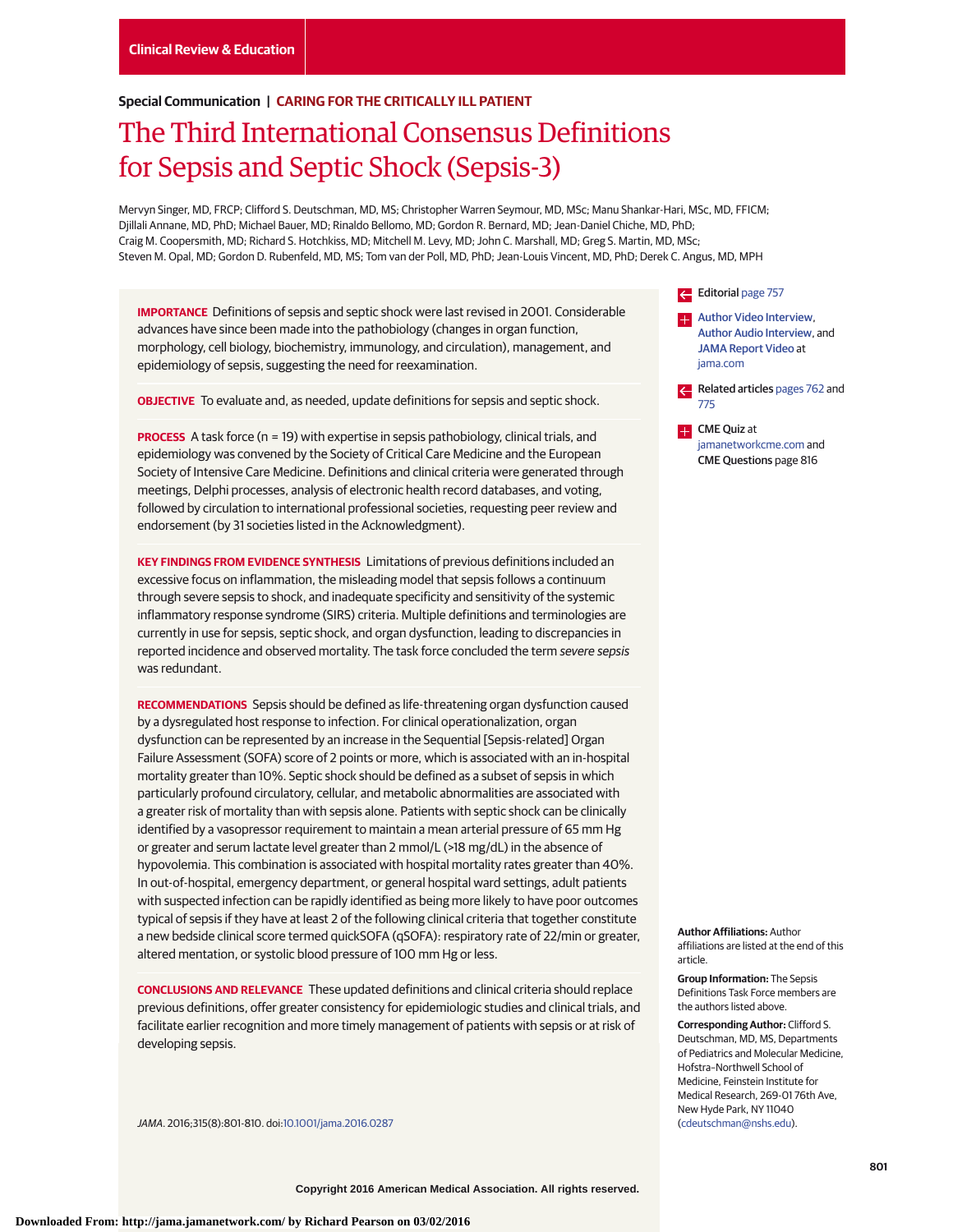**Sepsis, a syndrome of physiologic, pathologic, and bio-**<br>chemical abnormalities induced by infection, is a major<br>public health concern, accounting for more than \$20 bil-<br>lion (5.2%) of total US bospital costs in 2011.<sup>1</sup> chemical abnormalities induced by infection, is a major lion (5.2%) of total US hospital costs in 2011.<sup>1</sup> The reported incidence of sepsis is increasing, $2,3$  likely reflecting aging populations with more comorbidities, greater recognition,<sup>4</sup> and, in some countries, reimbursement-favorable coding.<sup>5</sup> Although the true incidence is unknown, conservative estimates indicate that sepsis is a leading cause of mortality and critical illness worldwide.<sup>6,7</sup> Furthermore, there is increasing awareness that patients who survive sepsis often have long-term physical, psychological, and cognitive disabilities with significant health care and social implications.<sup>8</sup>

A 1991 consensus conference<sup>9</sup> developed initial definitions that focused on the then-prevailing view that sepsis resulted from a host's systemic inflammatory response syndrome (SIRS) to infection (Box 1). Sepsis complicated by organ dysfunction was termed severe sepsis, which could progress to septic shock, defined as "sepsis-induced hypotension persisting despite adequate fluid resuscitation." A 2001 task force, recognizing limitations with these definitions, expanded the list of diagnostic criteria but did not offer alternatives because of the lack of supporting evidence.<sup>10</sup> In effect, the definitions of sepsis, septic shock, and organ dysfunction have remained largely unchanged for more than 2 decades.

# The Process of Developing New Definitions

Recognizing the need to reexamine the current definitions,<sup>11</sup> the European Society of Intensive Care Medicine and the Society of Critical Care Medicine convened a task force of 19 critical care, infectious disease, surgical, and pulmonary specialists in January 2014. Unrestricted funding support was provided by the societies, and the task force retained complete autonomy. The societies each nominated cochairs (Drs Deutschman and Singer), who selected members according to their scientific expertise in sepsis epidemiology, clinical trials, and basic or translational research.

The group engaged in iterative discussions via 4 face-to-face meetings between January 2014 and January 2015, email correspondence, and voting. Existing definitions were revisited in light of an enhanced appreciation of the pathobiology and the availability of large electronic health record databases and patient cohorts.

An expert consensus process, based on a current understanding of sepsis-induced changes in organ function, morphology, cell biology, biochemistry, immunology, and circulation (collectively referred to as pathobiology), forged agreement on updated definition(s) and the criteria to be tested in the clinical arena (content validity). The distinction between definitions and clinical criteria is discussed below. The agreement between potential clinical criteria (construct validity) and the ability of the criteria to predict outcomes typical of sepsis, such as need for intensive care unit (ICU) admission or death (predictive validity, a form of criterion validity), were then tested. These explorations were performed in multiple large electronic health record databases that also addressed the absence (missingness) of individual elements of different organ dysfunction scores and the question of generalizability (ecologic validity).<sup>12</sup> A systematic literature

| Box 1. SIRS (Systemic Inflammatory Response Syndrome)                                             |  |  |  |  |
|---------------------------------------------------------------------------------------------------|--|--|--|--|
| Two or more of:<br>Temperature > 38°C or < 36°C                                                   |  |  |  |  |
| Heart rate >90/min                                                                                |  |  |  |  |
| Respiratory rate >20/min or Paco, <32 mm Hg $(4.3 \text{ kPa})$                                   |  |  |  |  |
| White blood cell count >12 000/mm <sup>3</sup> or <4000/mm <sup>3</sup><br>or >10% immature bands |  |  |  |  |
| From Bone et al. <sup>9</sup>                                                                     |  |  |  |  |

review and Delphi consensus methods were also used for the definition and clinical criteria describing septic shock.<sup>13</sup>

When compiled, the task force recommendations with supporting evidence, including original research, were circulated to major international societies and other relevant bodies for peer review and endorsement (31 endorsing societies are listed at the end of this article).

# Issues Addressed by the Task Force

The task force sought to differentiate sepsis from uncomplicated infection and to update definitions of sepsis and septic shock to be consistent with improved understanding of the pathobiology. A definition is the description of an illness concept; thus, a definition of sepsis should describe what sepsis "is." This chosen approach allowed discussion of biological concepts that are currently incompletely understood, such as genetic influences and cellular abnormalities. The sepsis illness concept is predicated on infection as its trigger, acknowledging the current challenges in the microbiological identification of infection. It was not, however, within the task force brief to examine definitions of infection.

The task force recognized that sepsis is a syndrome without, at present, a validated criterion standard diagnostic test. There is currently no process to operationalize the definitions of sepsis and septic shock, a key deficit that has led to major variations in reported incidence and mortality rates (see later discussion). The task force determined that there was an important need for features that can be identified and measured in individual patients and sought to provide such criteria to offer uniformity. Ideally, these clinical criteria should identify all the elements of sepsis (infection, host response, and organ dysfunction), be simple to obtain, and be available promptly and at a reasonable cost or burden. Furthermore, it should be possible to test the validity of these criteria with available large clinical data sets and, ultimately, prospectively. In addition, clinical criteria should be available to provide practitioners in out-of-hospital, emergency department, and hospital ward settings with the capacity to better identify patients with suspected infection likely to progress to a lifethreatening state. Such early recognition is particularly important because prompt management of septic patients may improve outcomes.<sup>4</sup>

In addition, to provide a more consistent and reproducible picture of sepsis incidence and outcomes, the task force sought to integrate the biology and clinical identification of sepsis with its epidemiology and coding.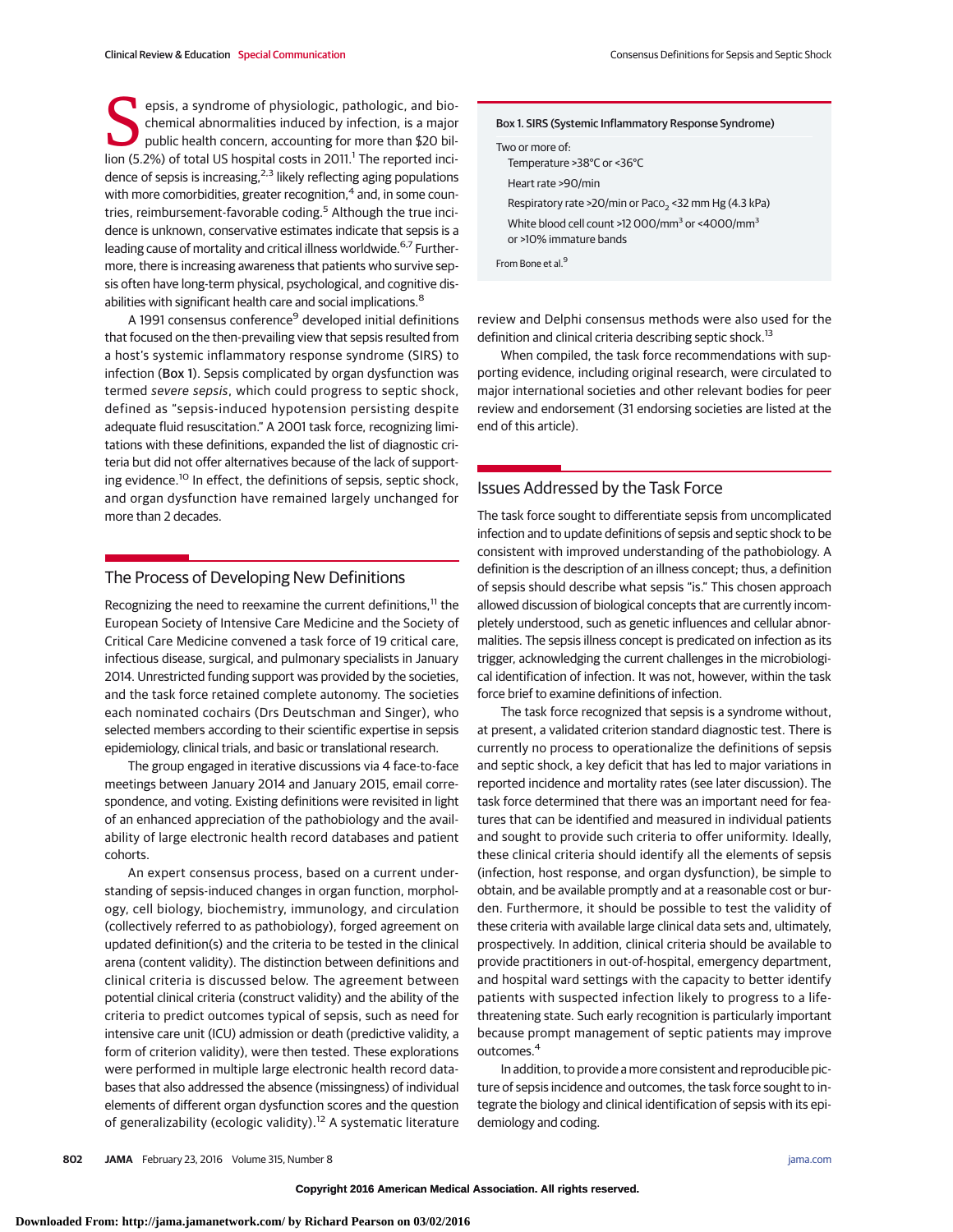# Identified Challenges and Opportunities

# Assessing the Validity of Definitions When There Is No Gold Standard

Sepsis is not a specific illness but rather a syndrome encompassing a still-uncertain pathobiology. At present, it can be identified by a constellation of clinical signs and symptoms in a patient with suspected infection. Because no gold standard diagnostic test exists, the task force sought definitions and supporting clinical criteria that were clear and fulfilled multiple domains of usefulness and validity.

#### Improved Understanding of Sepsis Pathobiology

Sepsis is a multifaceted host response to an infecting pathogen that may be significantly amplified by endogenous factors.<sup>14,15</sup> The original conceptualization of sepsis as infection with at least 2 of the 4 SIRS criteria focused solely on inflammatory excess. However, the validity of SIRS as a descriptor of sepsis pathobiology has been challenged. Sepsis is now recognized to involve early activation of both pro- and anti-inflammatory responses,<sup>16</sup> along with major modifications in nonimmunologic pathways such as cardiovascular, neuronal, autonomic, hormonal, bioenergetic, metabolic, and coagulation,<sup>14,17,18</sup> all of which have prognostic significance. Organ dysfunction, even when severe, is not associated with substantial cell death.<sup>19</sup>

The broader perspective also emphasizes the significant biological and clinical heterogeneity in affected individuals,<sup>20</sup> with age, underlying comorbidities, concurrent injuries (including surgery) and medications, and source of infection adding further complexity.21 This diversity cannot be appropriately recapitulated in either animal models or computer simulations.<sup>14</sup> With further validation, multichannel molecular signatures (eg, transcriptomic, metabolomic, proteomic) will likely lead to better characterization of specific population subsets.<sup>22,23</sup> Such signatures may also help to differentiate sepsis from noninfectious insults such as trauma or pancreatitis, in which a similar biological and clinical host response may be triggered by endogenous factors.<sup>24</sup> Key concepts of sepsis describing its protean nature are highlighted in Box 2.

#### Variable Definitions

A better understanding of the underlying pathobiology has been accompanied by the recognition that many existing terms (eg, sepsis, severe sepsis) are used interchangeably, whereas others are redundant (eg, sepsis syndrome) or overly narrow (eg, septicemia). Inconsistent strategies in selecting International Classification of Diseases, Ninth Revision (ICD-9), and ICD-10 codes have compounded the problem.

#### Sepsis

The current use of 2 or more SIRS criteria (Box 1) to identify sepsis was unanimously considered by the task force to be unhelpful. Changes in white blood cell count, temperature, and heart rate reflect inflammation, the host response to "danger" in the form of infection or other insults. The SIRS criteria do not necessarily indicate a dysregulated, life-threatening response. SIRS criteria are present in many hospitalized patients, including those who never develop infection and never incur adverse outcomes (poor discriminant validity).<sup>25</sup> In addition, 1 in 8 patients admitted to criti-

#### Box 2. Key Concepts of Sepsis

• Sepsis is the primary cause of death from infection, especially if not recognized and treated promptly. Its recognition mandates urgent attention.

• Sepsis is a syndrome shaped by pathogen factors and host factors (eg, sex, race and other genetic determinants, age, comorbidities, environment) with characteristics that evolve over time. What differentiates sepsis from infection is an aberrant or dysregulated host response and the presence of organ dysfunction.

• Sepsis-induced organ dysfunction may be occult; therefore, its presence should be considered in any patient presenting with infection. Conversely, unrecognized infection may be the cause of new-onset organ dysfunction. Any unexplained organ dysfunction should thus raise the possibility of underlying infection.

• The clinical and biological phenotype of sepsis can be modified by preexisting acute illness, long-standing comorbidities, medication, and interventions.

• Specific infections may result in local organ dysfunction without generating a dysregulated systemic host response.

cal care units in Australia and New Zealand with infection and new organ failure did not have the requisite minimum of 2 SIRS criteria to fulfill the definition of sepsis (poor concurrent validity) yet had protracted courses with significant morbidity and mortality.<sup>26</sup> Discriminant validity and convergent validity constitute the 2 domains of construct validity; the SIRS criteria thus perform poorly on both counts.

#### Organ Dysfunction or Failure

Severity of organ dysfunction has been assessed with various scoring systems that quantify abnormalities according to clinical findings, laboratory data, or therapeutic interventions. Differences in these scoring systems have also led to inconsistency in reporting. The predominant score in current use is the Sequential Organ Failure Assessment (SOFA) (originally the Sepsis-related Organ Failure Assessment<sup>27</sup>) (Table 1).<sup>28</sup> A higher SOFA score is associated with an increased probability of mortality.<sup>28</sup> The score grades abnormality by organ system and accounts for clinical interventions. However, laboratory variables, namely, Pao<sub>2</sub>, platelet count, creatinine level, and bilirubin level, are needed for full computation. Furthermore, selection of variables and cutoff values were developed by consensus, and SOFA is not well known outside the critical care community. Other organ failure scoring systems exist, including systems built from statistical models, but none are in common use.

#### Septic Shock

Multiple definitions for septic shock are currently in use. Further details are provided in an accompanying article by Shankar-Hari et al.<sup>13</sup> A systematic review of the operationalization of current definitions highlights significant heterogeneity in reported mortality. This heterogeneity resulted from differences in the clinical variables chosen (varying cutoffs for systolic or mean blood pressure  $\pm$  diverse levels of hyperlactatemia  $\pm$  vasopressor use  $\pm$  concurrent new organ dysfunction  $\pm$  defined fluid resuscitation volume/targets), the data source and coding methods, and enrollment dates.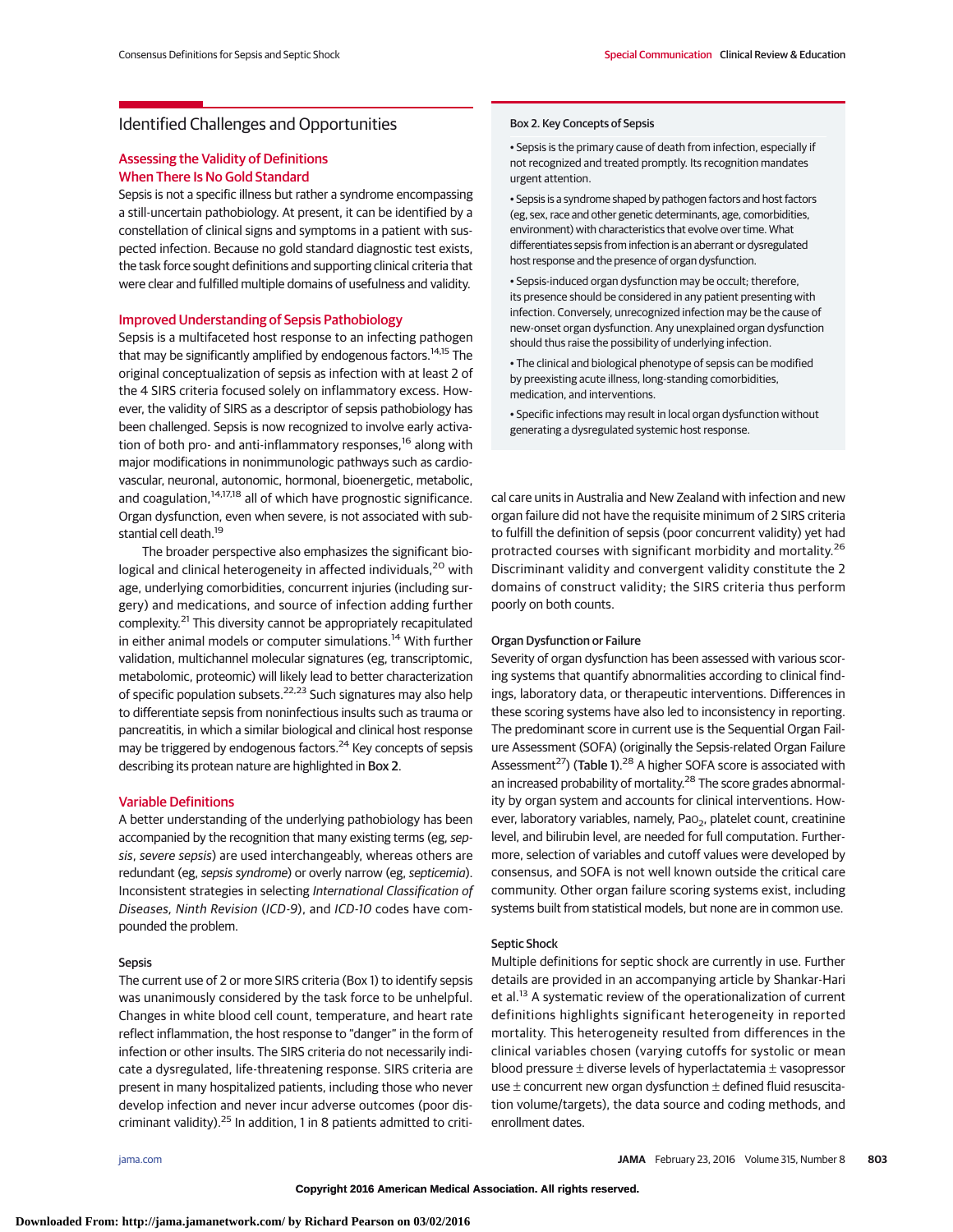| Table 1. Sequential [Sepsis-Related] Organ Failure Assessment Score <sup>a</sup> |  |
|----------------------------------------------------------------------------------|--|
|----------------------------------------------------------------------------------|--|

|                                                                                             | Score               |                                                                                       |                                                      |                                                                                |                                                                    |
|---------------------------------------------------------------------------------------------|---------------------|---------------------------------------------------------------------------------------|------------------------------------------------------|--------------------------------------------------------------------------------|--------------------------------------------------------------------|
| System                                                                                      | $\bf{0}$            | $\mathbf{1}$                                                                          | $\overline{2}$                                       | 3                                                                              | $\overline{4}$                                                     |
| Respiration                                                                                 |                     |                                                                                       |                                                      |                                                                                |                                                                    |
| Pao <sub>2</sub> /F <sub>10</sub> <sub>2</sub> , mm Hg<br>(kPa)                             | ≥400(53.3)          | $<$ 400 $(53.3)$                                                                      | $<$ 300 $(40)$                                       | <200 (26.7) with<br>respiratory support                                        | <100 (13.3) with<br>respiratory support                            |
| Coagulation                                                                                 |                     |                                                                                       |                                                      |                                                                                |                                                                    |
| Platelets, $\times 10^3/\mu L$                                                              | $\geq$ 150          | < 150                                                                                 | < 100                                                | < 50                                                                           | $20$                                                               |
| Liver                                                                                       |                     |                                                                                       |                                                      |                                                                                |                                                                    |
| Bilirubin, mg/dL<br>$(\mu \text{mol/L})$                                                    | <1.2(20)            | $1.2 - 1.9(20 - 32)$                                                                  | $2.0 - 5.9(33 - 101)$                                | $6.0 - 11.9(102 - 204)$                                                        | >12.0(204)                                                         |
| Cardiovascular                                                                              | MAP $\geq$ 70 mm Hq | $MAP < 70$ mm Hq                                                                      | Dopamine <5 or<br>dobutamine (any dose) <sup>b</sup> | Dopamine 5.1-15<br>or epinephrine $\leq 0.1$<br>or norepinephrine $\leq 0.1^b$ | Dopamine > 15 or<br>epinephrine > 0.1<br>or norepinephrine $>0.1b$ |
| Central nervous system                                                                      |                     |                                                                                       |                                                      |                                                                                |                                                                    |
| Glasgow Coma Scale<br>scorec                                                                | 15                  | $13 - 14$                                                                             | $10 - 12$                                            | $6 - 9$                                                                        | < 6                                                                |
| Renal                                                                                       |                     |                                                                                       |                                                      |                                                                                |                                                                    |
| Creatinine, mg/dL<br>$(\mu \text{mol/L})$                                                   | < 1.2(110)          | $1.2 - 1.9(110 - 170)$                                                                | 2.0-3.4 (171-299)                                    | 3.5-4.9 (300-440)                                                              | >5.0(440)                                                          |
| Urine output, mL/d                                                                          |                     |                                                                                       |                                                      | < 500                                                                          | < 200                                                              |
| Abbreviations: FIO <sub>2</sub> , fraction of inspired oxygen; MAP, mean arterial pressure; |                     | <sup>b</sup> Catecholamine doses are given as µg/kg/min for at least 1 hour.          |                                                      |                                                                                |                                                                    |
| Pao <sub>2</sub> , partial pressure of oxygen.                                              |                     | <sup>c</sup> Glasgow Coma Scale scores range from 3-15; higher score indicates better |                                                      |                                                                                |                                                                    |
| <sup>a</sup> Adapted from Vincent et al. <sup>27</sup>                                      |                     |                                                                                       | neurological function.                               |                                                                                |                                                                    |

# A Need for Sepsis Definitions for the Public and for Health Care Practitioners

Despite its worldwide importance.<sup>6,7</sup> public awareness of sepsis is poor.<sup>29</sup> Furthermore, the various manifestations of sepsis make diagnosis difficult, even for experienced clinicians. Thus, the public needs an understandable definition of sepsis, whereas health care practitioners require improved clinical prompts and diagnostic approaches to facilitate earlier identification and an accurate quantification of the burden of sepsis.

## Results/Recommendations

#### Definition of Sepsis

Sepsis is defined as life-threatening organ dysfunction caused by a dysregulated host response to infection (Box 3). This new definition emphasizes the primacy of the nonhomeostatic host response to infection, the potential lethality that is considerably in excess of a straightforward infection, and the need for urgent recognition. As described later, even a modest degree of organ dysfunction when infection is first suspected is associated with an in-hospital mortality in excess of 10%. Recognition of this condition thus merits a prompt and appropriate response.

Nonspecific SIRS criteria such as pyrexia or neutrophilia will continue to aid in the general diagnosis of infection. These findings complement features of specific infections (eg, rash, lung consolidation, dysuria, peritonitis) that focus attention toward the likely anatomical source and infecting organism. However, SIRS may simply reflect an appropriate host response that is frequently adaptive. Sepsis involves organ dysfunction, indicating a pathobiologymore complex than infection plus an accompanying inflammatory response alone. The task force emphasis on life-threatening organ dysfunction is consistent with the view that cellular defects underlie physiologic and biochemical abnormalities within specific organ systems.Under this terminology, "severe sepsis" becomes superfluous. Sepsis should generally warrant greater levels of monitoring and intervention, including possible admission to critical care or highdependency facilities.

### Clinical Criteria to Identify Patients With Sepsis

The task force recognized that no current clinical measures reflect the concept of a dysregulated host response. However, as noted by the 2001 task force, many bedside examination findings and routine laboratory test results are indicative of inflammation or organ dysfunction.<sup>10</sup> The task force therefore evaluated which clinical criteria best identified infected patients most likely to have sepsis. This objective was achieved by interrogating large data sets of hospitalized patients with presumed infection, assessing agreement among existing scores of inflammation (SIRS)<sup>9</sup> or organ dysfunction (eg, SOFA,<sup>27,28</sup> Logistic Organ Dysfunction System<sup>30</sup>) (construct validity), and delineating their correlation with subsequent outcomes (predictive validity). In addition, multivariable regression was used to explore the performance of 21 bedside and laboratory criteria proposed by the 2001 task force.<sup>10</sup>

Full details are found in the accompanying article by Seymour et al.<sup>12</sup> In brief, electronic health record data of 1.3 million encounters at 12 community and academic hospitals within the University of Pittsburgh Medical Center health system in southwestern Pennsylvania were studied. There were 148 907 patients with suspected infection, identified as those who had body fluids sampled for culture and received antibiotics. Two outcomes hospital mortality and mortality, ICU stay of 3 days or longer, or both—were used to assess predictive validity both overall and across deciles of baseline risk as determined by age, sex, and comorbidity. For infected patients both inside and outside of the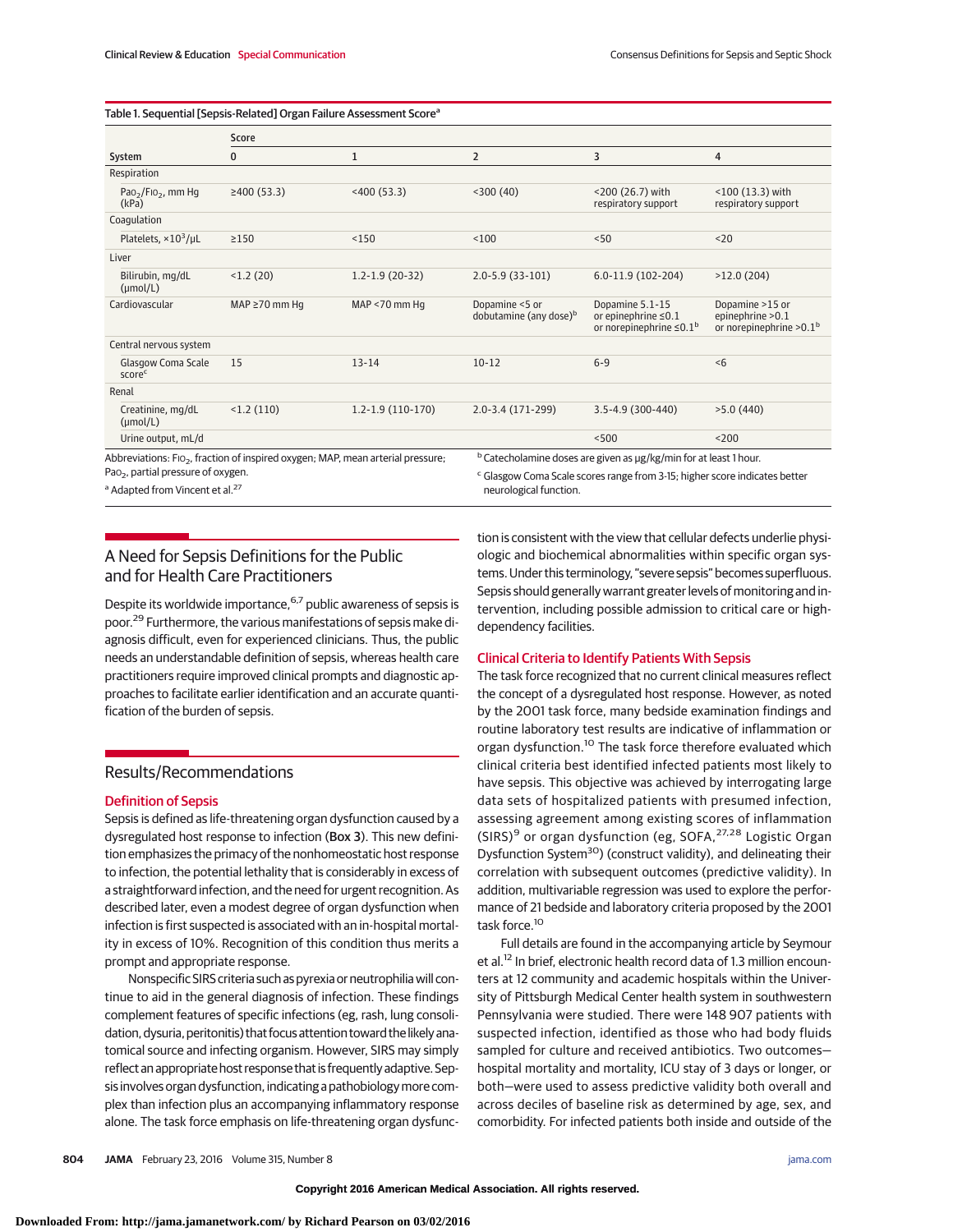#### Box 3. New Terms and Definitions

• Sepsis is defined as life-threatening organ dysfunction caused by a dysregulated host response to infection.

• Organ dysfunction can be identified as an acute change in total SOFA score  $\geq$ 2 points consequent to the infection.

• The baseline SOFA score can be assumed to be zero in patients not known to have preexisting organ dysfunction.

 $\bullet$  A SOFA score  $\geq$ 2 reflects an overall mortality risk of approximately 10% in a general hospital population with suspected infection. Even patients presenting with modest dysfunction can deteriorate further, emphasizing the seriousness of this condition and the need for prompt and appropriate intervention, if not already being instituted.

• In lay terms, sepsis is a life-threatening condition that arises when the body's response to an infection injures its own tissues and organs.

• Patients with suspected infection who are likely to have a prolonged ICU stay or to die in the hospital can be promptly identified at the bedside with qSOFA, ie, alteration in mental status, systolic blood pressure ≤100 mm Hg, or respiratory rate ≥22/min.

• Septic shock is a subset of sepsis in which underlying circulatory and cellular/metabolic abnormalities are profound enough to substantially increase mortality.

• Patients with septic shock can be identified with a clinical construct of sepsis with persisting hypotension requiring vasopressors to  $m$ aintain MAP  $\geq$ 65 mm Hg and having a serum lactate level >2 mmol/L (18 mg/dL) despite adequate volume resuscitation. With these criteria, hospital mortality is in excess of 40%.

Abbreviations: MAP, mean arterial pressure; qSOFA, quick SOFA; SOFA: Sequential [Sepsis-related] Organ Failure Assessment.

ICU, predictive validity was determined with 2 metrics for each criterion: the area under the receiver operating characteristic curve (AUROC) and the change in outcomes comparing patients with a score of either 2 points or more or fewer than 2 points in the different scoring systems<sup>9,27,30</sup> across deciles of baseline risk. These criteria were also analyzed in 4 external US and non-US data sets containing data from more than 700 000 patients (cared for in both community and tertiary care facilities) with both community- and hospital-acquired infection.

In ICU patients with suspected infection in the University of Pittsburgh Medical Center data set, discrimination for hospital mortality with SOFA (AUROC = 0.74; 95% CI, 0.73-0.76) and the Logistic Organ Dysfunction System (AUROC = 0.75; 95% CI, 0.72-0.76) was superior to that with SIRS (AUROC = 0.64; 95% CI, 0.62-0.66). The predictive validity of a change in SOFA score of 2 or greater was similar (AUROC = 0.72; 95% CI, 0.70-0.73). For patients outside the ICU and with suspected infection, discrimination of hospital mortality with SOFA (AUROC = 0.79; 95% CI, 0.78-0.80) or change in SOFA score (AUROC = 0.79; 95% CI, 0.78-0.79) was similar to that with SIRS (AUROC = 0.76; 95% CI, 0.75-0.77).

Because SOFA is better known and simpler than the Logistic Organ Dysfunction System, the task force recommends using a change in baseline of the total SOFA score of 2 points or more to represent organ dysfunction (Box 3). The baseline SOFA score should be assumed to be zero unless the patient is known to have preexisting (acute or chronic) organ dysfunction before the onset of infection. Patients with a SOFA score of 2 or more had an overall Box 4. qSOFA (Quick SOFA) Criteria  $Respiratory$  rate  $\geq$  22/min Altered mentation Systolic blood pressure <100 mm Hg

mortality risk of approximately 10% in a general hospital population with presumed infection.<sup>12</sup> This is greater than the overall mortality rate of 8.1% for ST-segment elevation myocardial infarction,<sup>31</sup> a condition widely held to be life threatening by the community and by clinicians. Depending on a patient's baseline level of risk, a SOFA score of 2 or greater identified a 2- to 25-fold increased risk of dying compared with patients with a SOFA score less than 2.<sup>12</sup>

As discussed later, the SOFA score is not intended to be used as a tool for patient management but as a means to clinically characterize a septic patient. Components of SOFA (such as creatinine or bilirubin level) require laboratory testing and thus may not promptly capture dysfunction in individual organ systems. Other elements, such as the cardiovascular score, can be affected by iatrogenic interventions. However, SOFA has widespread familiarity within the critical care community and a well-validated relationship to mortality risk. It can be scored retrospectively, either manually or by automated systems, from clinical and laboratory measures often performed routinely as part of acute patient management. The task force noted that there are a number of novel biomarkers that can identify renal and hepatic dysfunction or coagulopathy earlier than the elements used in SOFA, but these require broader validation before they can be incorporated into the clinical criteria describing sepsis. Future iterations of the sepsis definitions should include an updated SOFA score with more optimal variable selection, cutoff values, and weighting, or a superior scoring system.

#### Screening for Patients Likely to Have Sepsis

A parsimonious clinical model developed with multivariable logistic regression identified that any 2 of 3 clinical variables— Glasgow Coma Scale score of 13 or less, systolic blood pressure of 100 mm Hg or less, and respiratory rate 22/min or greater—offered predictive validity (AUROC = 0.81; 95% CI, 0.80-0.82) similar to that of the full SOFA score outside the ICU.<sup>12</sup> This model was robust to multiple sensitivity analyses including a more simple assessment of altered mentation (Glasgow Coma Scale score <15) and in the out-of-hospital, emergency department, and ward settings within the external US and non-US data sets.

For patients with suspected infection within the ICU, the SOFA score had predictive validity (AUROC = 0.74; 95% CI, 0.73-0.76) superior to that of this model (AUROC = 0.66; 95% CI, 0.64-0.68), likely reflecting the modifying effects of interventions (eg, vasopressors, sedative agents, mechanical ventilation). Addition of lactate measurement did not meaningfully improve predictive validity but may help identify patients at intermediate risk.

This new measure, termed qSOFA (for quick SOFA) and incorporating altered mentation, systolic blood pressure of 100 mm Hg or less, and respiratory rate of 22/min or greater, provides simple bedside criteria to identify adult patients with suspected infection who are likely to have poor outcomes (Box 4). Because predictive validity was unchanged ( $P = .55$ ), the task force chose to emphasize altered mentation because it represents any Glasgow Coma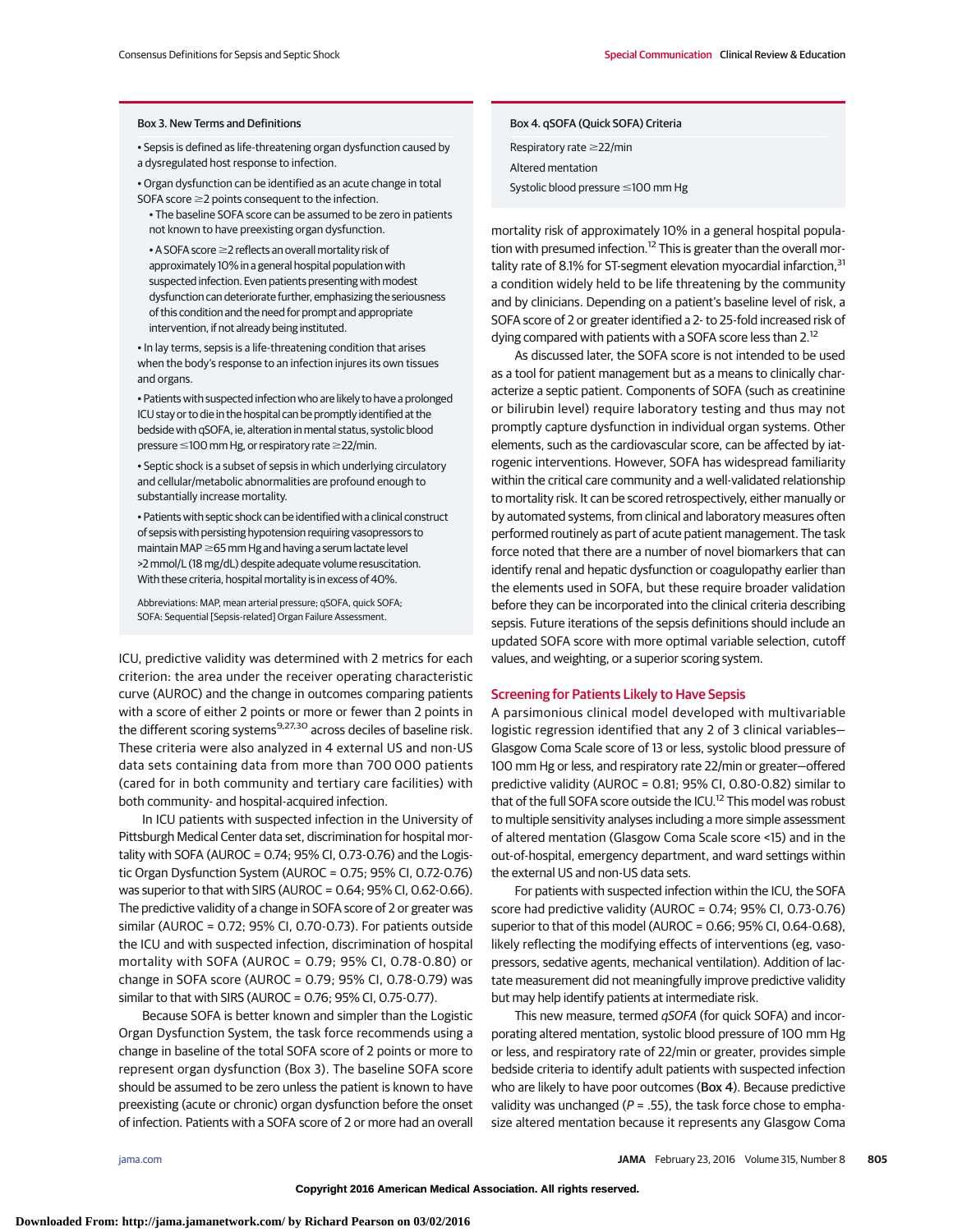Scale score less than 15 and will reduce the measurement burden. Although qSOFA is less robust than a SOFA score of 2 or greater in the ICU, it does not require laboratory tests and can be assessed quickly and repeatedly. The task force suggests that qSOFA criteria be used to prompt clinicians to further investigate for organ dysfunction, to initiate or escalate therapy as appropriate, and to consider referral to critical care or increase the frequency of monitoring, if such actions have not already been undertaken. The task force considered that positive qSOFA criteria should also prompt consideration of possible infection in patients not previously recognized as infected.

#### Definition of Septic Shock

Septic shock is defined as a subset of sepsis in which underlying circulatory and cellular metabolism abnormalities are profound enough to substantially increase mortality (Box 3). The 2001 task force definitions described septic shock as "a state of acute circulatory failure."<sup>10</sup> The task force favored a broader view to differentiate septic shock from cardiovascular dysfunction alone and to recognize the importance of cellular abnormalities (Box 3). There was unanimous agreement that septic shock should reflect a more severe illness with a much higher likelihood of death than sepsis alone.

#### Clinical Criteria to Identify Septic Shock

Further details are provided in the accompanying article by Shankar-Hari et al.<sup>13</sup> First, a systematic review assessed how current definitions were operationalized. This informed a Delphi process conducted among the task force members to determine the updated septic shock definition and clinical criteria. This process was iterative and informed by interrogation of databases, as summarized below.

The Delphi process assessed agreements on descriptions of terms such as "hypotension," "need for vasopressor therapy," "raised lactate," and "adequate fluid resuscitation" for inclusion within the new clinical criteria. The majority (n = 14/17; 82.4%) of task force members voting on this agreed that hypotension should be denoted as a mean arterial pressure less than 65 mm Hg according to the pragmatic decision that this wasmost often recorded in data sets derived from patients with sepsis. Systolic blood pressure was used as a qSOFA criterion because it wasmost widely recorded in the electronic health record data sets.

A majority (11/17; 64.7%) of the task force agreed, whereas 2 (11.8%) disagreed, that an elevated lactate level is reflective of cellular dysfunction in sepsis, albeit recognizing that multiple factors, such as insufficient tissue oxygen delivery, impaired aerobic respiration, accelerated aerobic glycolysis, and reduced hepatic clearance, also contribute.<sup>32</sup> Hyperlactatemia is, however, a reasonable marker of illness severity, with higher levels predictive of higher mortality.33 Criteria for "adequate fluid resuscitation" or "need for vasopressor therapy" could not be explicitly specified because these are highly user dependent, relying on variable monitoring modalities and hemodynamic targets for treatment.<sup>34</sup> Other aspects of management, such as sedation and volume status assessment, are also potential confounders in the hypotensionvasopressor relationship.

By Delphi consensus process, 3 variables were identified (hypotension, elevated lactate level, and a sustained need for vasopressor therapy) to test in cohort studies, exploring alternative combinations and different lactate thresholds. The first database interrogated was the Surviving Sepsis Campaign's international multicenter registry of 28 150 infected patients with at least 2 SIRS criteria and at least 1 organ dysfunction criterion. Hypotension was defined as a mean arterial pressure less than 65 mm Hg, the only available cutoff. A total of 18 840 patients with vasopressor therapy, hypotension, or hyperlactatemia (>2 mmol/L [18 mg/dL]) after volume resuscitation were identified. Patients with fluidresistant hypotension requiring vasopressors and with hyperlactatemia were used as the referent group for comparing betweengroup differences in the risk-adjusted odds ratio for mortality. Risk adjustment was performed with a generalized estimating equation population-averaged logistic regression model with exchangeable correlation structure.

Risk-adjusted hospital mortality was significantly higher (P < .001 compared with the referent group) in patients with fluidresistant hypotension requiring vasopressors and hyperlactatemia (42.3% and 49.7% at thresholds for serum lactate level of >2 mmol/L [18 mg/dL] or >4 mmol/L [36 mg/dL], respectively) compared with either hyperlactatemia alone (25.7% and 29.9% mortality for those with serum lactate level of >2 mmol/L [18 mg/dL] and >4 mmol/L [36 mg/dL], respectively) or with fluidresistant hypotension requiring vasopressors but with lactate level of 2 mmol/L (18 mg/dL) or less (30.1%).

With the same 3 variables and similar categorization, the unadjusted mortality in infected patients within 2 unrelated large electronic health record data sets (University of Pittsburgh Medical Center [12 hospitals; 2010-2012; n = 5984] and Kaiser Permanente Northern California [20 hospitals; 2009-2013; n = 54 135]) showed reproducible results. The combination of hypotension, vasopressor use, and lactate level greater than 2 mmol/L (18 mg/dL) identified patients with mortality rates of 54% at University of Pittsburgh Medical Center (n = 315) and 35% at Kaiser Permanente Northern California (n = 8051). These rates were higher than the mortality rates of 25.2% (n = 147) and 18.8% (n = 3094) in patients with hypotension alone, 17.9% (n = 1978) and 6.8% (n = 30 209) in patients with lactate level greater than 2 mmol/L (18 mg/dL) alone, and 20% (n = 5984) and 8% (n = 54 135) in patients with sepsis at University of Pittsburgh Medical Center and Kaiser Permanente Northern California, respectively.

The task force recognized that serum lactate measurements are commonly, but not universally, available, especially in developing countries. Nonetheless, clinical criteria for septic shock were developedwith hypotension and hyperlactatemia rather thaneither alone because the combinationencompasses both cellular dysfunctionand cardiovascular compromise and is associated with a significantly higher risk-adjusted mortality. This proposal was approved by a majority (13/18; 72.2%) of voting members<sup>13</sup> but warrants revisiting. The Controversies and Limitations section below provides further discussion about the inclusion of both parameters and options forwhen lactate level cannot be measured.

# Recommendations for ICD Coding and for Lay Definitions

In accordance with the importance of accurately applying diagnostic codes, Table 2 details how the new sepsis and septic shock clini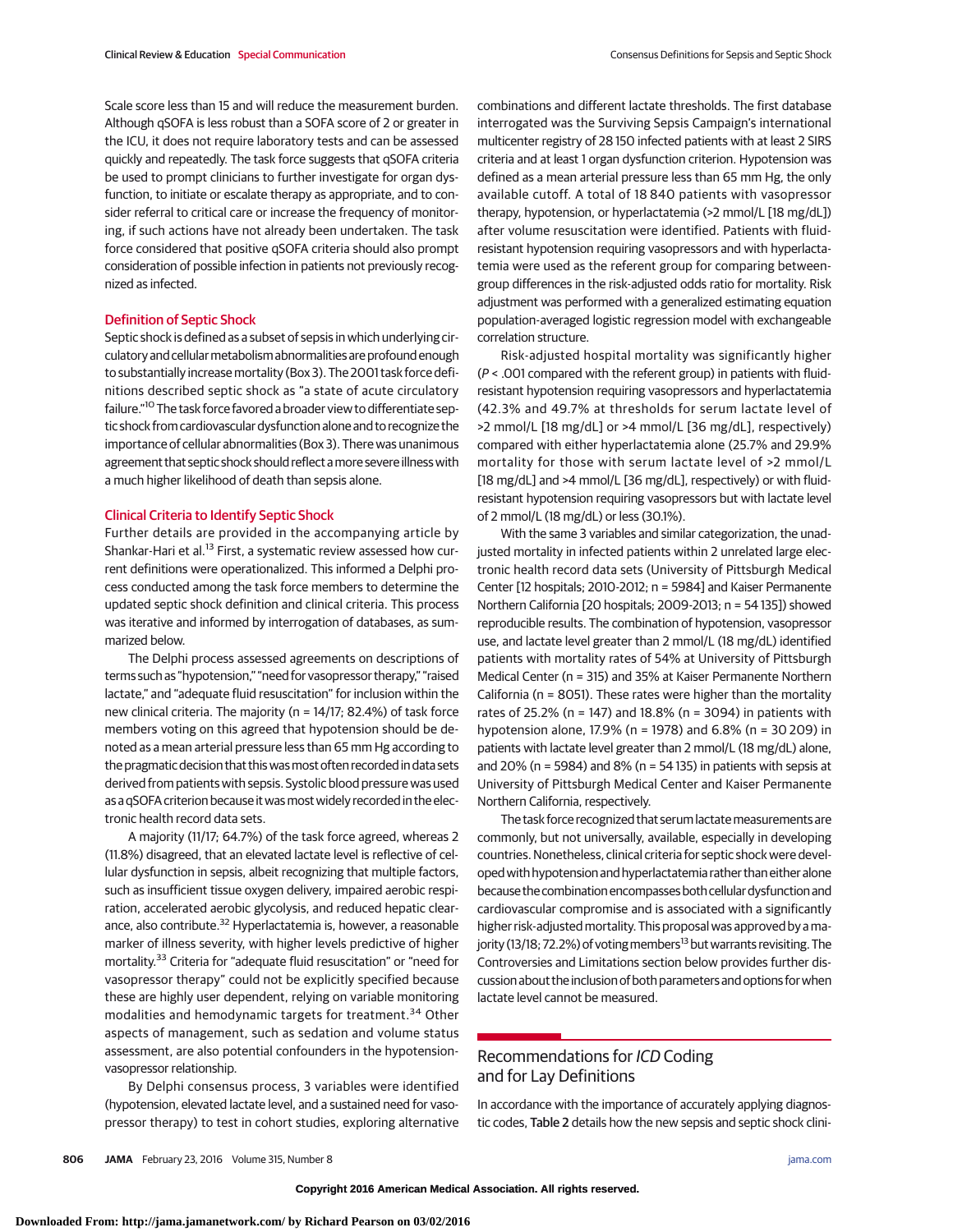cal criteria correlate with ICD-9-CM and ICD-10 codes. The task force also endorsed the recently published lay definition that "sepsis is a life-threatening condition that arises when the body's response to infection injures its own tissues," which is consistent with the newly proposed definitions described above.<sup>35</sup> To transmit the importance of sepsis to the public at large, the task force emphasizes that sepsis may portend death, especially if not recognized early and treated promptly. Indeed, despite advances that include vaccines, antibiotics, and acute care, sepsis remains the primary cause of death from infection. Widespread educational campaigns are recommended to better inform the public about this lethal condition.

# Controversies and Limitations

There are inherent challenges in defining sepsis and septic shock. First and foremost, sepsis is a broad term applied to an incompletely understood process. There are, as yet, no simple and unambiguous clinical criteria or biological, imaging, or laboratory features that uniquely identify a septic patient. The task force recognized the impossibility of trying to achieve total consensus on all points. Pragmatic compromises were necessary, so emphasis was placed on generalizability and the use of readily measurable identifiers that could best capture the current conceptualization of underlying mechanisms. The detailed, data-guided deliberations of the task force during an 18-month period and the peer review provided by bodies approached for endorsement highlighted multiple areas for discussion. It is useful to identify these issues and provide justifications for the final positions adopted.

The new definition of sepsis reflects an up-to-date view of pathobiology, particularly in regard to what distinguishes sepsis from uncomplicated infection. The task force also offers easily measurable clinical criteria that capture the essence of sepsis yet can be translated and recorded objectively (Figure). Although these criteria cannot be all-encompassing, they are simple to use and offer consistency of terminology to clinical practitioners, researchers, administrators, and funders. The physiologic and biochemical tests required to score SOFA are often included in routine patient care, and scoring can be performed retrospectively.

The initial, retrospective analysis indicated that qSOFA could be a useful clinical tool, especially to physicians and other practitioners working outside the ICU (and perhaps even outside the hospital, given that qSOFA relies only on clinical examination findings), to promptly identify infected patients likely to fare poorly. However, because most of the data were extracted from extracted US databases, the task force strongly encourages prospective validation in multiple US and non-US health care settings to confirm its robustness and potential for incorporation into future iterations of the definitions. This simple bedside score may be particularly relevant in resource-poor settings in which laboratory data are not readily available, and when the literature about sepsis epidemiology is sparse.

Neither qSOFA nor SOFA is intended to be a stand-alone definition of sepsis. It is crucial, however, that failure to meet 2 or more qSOFA or SOFA criteria should not lead to a deferral of investigation or treatment of infection or to a delay in any other aspect of care deemed necessary by the practitioners. qSOFA can be rapidly

| <b>Current Guidelines</b><br>and Terminology                  | <b>Sepsis</b>                                                                                                                                                                                                                                                                                                                                                                                                                                                         | <b>Septic Shock</b>                                                                                                                                                                  |  |
|---------------------------------------------------------------|-----------------------------------------------------------------------------------------------------------------------------------------------------------------------------------------------------------------------------------------------------------------------------------------------------------------------------------------------------------------------------------------------------------------------------------------------------------------------|--------------------------------------------------------------------------------------------------------------------------------------------------------------------------------------|--|
| 1991 and 2001<br>consensus<br>terminology <sup>9,10</sup>     | Severe sepsis<br>Sepsis-induced<br>hypoperfusion                                                                                                                                                                                                                                                                                                                                                                                                                      | Septic shock <sup>13</sup>                                                                                                                                                           |  |
| 2015 Definition                                               | Sepsis is<br>life-threatening organ<br>dysfunction caused by a<br>dysregulated host<br>response to infection                                                                                                                                                                                                                                                                                                                                                          | Septic shock is a subset of<br>sepsis in which underlying<br>circulatory and<br>cellular/metabolic<br>abnormalities are profound<br>enough to substantially<br>increase mortality    |  |
| 2015 Clinical<br>criteria                                     | Suspected or<br>documented infection<br>and<br>an acute increase of $\geq$ 2<br>SOFA points (a proxy<br>for organ dysfunction)                                                                                                                                                                                                                                                                                                                                        | Sepsis <sup>a</sup><br>and<br>vasopressor therapy needed to<br>elevate MAP ≥65 mm Hq<br>and<br>lactate >2 mmol/L (18 mg/dL)<br>despite adequate fluid<br>resuscitation <sup>13</sup> |  |
| Recommended<br>primary ICD<br>codes <sup>a</sup>              |                                                                                                                                                                                                                                                                                                                                                                                                                                                                       |                                                                                                                                                                                      |  |
| $ICD-9$                                                       | 995.92                                                                                                                                                                                                                                                                                                                                                                                                                                                                | 785.52                                                                                                                                                                               |  |
| $ICD-10a$                                                     | R65.20                                                                                                                                                                                                                                                                                                                                                                                                                                                                | R65.21                                                                                                                                                                               |  |
| Framework for<br>implementation<br>for coding and<br>research | Identify suspected infection by using concomitant orders<br>for blood cultures and antibiotics (oral or parenteral) in a<br>specified period <sup>b</sup><br>Within specified period around suspected infection <sup>c</sup> :<br>1. Identify sepsis by using a clinical criterion for<br>life-threatening organ dysfunction<br>2. Assess for shock criteria, using administration of<br>vasopressors, MAP <65 mm Hg, and lactate >2 mmol/L<br>$(18 \text{ mg/dL})^d$ |                                                                                                                                                                                      |  |

Table 2. Terminology and International Classification of Diseases Coding

Abbreviations: ICD, International Classification of Diseases; MAP, mean arterial pressure; SOFA, Sequential [Sepsis-related] Organ Failure Assessment.<sup>27</sup>

a Included training codes.

- <sup>b</sup> Suspected infection could be defined as the concomitant administration of oral or parenteral antibiotics and sampling of body fluid cultures (blood, urine, cerebrospinal fluid, peritoneal, etc). For example, if the culture is obtained, the antibiotic is required to be administered within 72 hours, whereas if the antibiotic is first, the culture is required within 24 hours.<sup>12</sup>
- $\epsilon$  Considers a period as great as 48 hours before and up to 24 hours after onset of infection, although sensitivity analyses have tested windows as short as 3 hours before and 3 hours after onset of infection.<sup>12</sup>
- d With the specified period around suspected infection, assess for shock criteria, using any vasopressor initiation (eg, dopamine, norepinephrine, epinephrine, vasopressin, phenylephrine), any lactate level >2 mmol/L (18 mg/dL), and mean arterial pressure <65 mm Hg. These criteria require adequate fluid resuscitation as defined by the Surviving Sepsis Campaign guidelines.4

scored at the bedside without the need for blood tests, and it is hoped that it will facilitate prompt identification of an infection that poses a greater threat to life. If appropriate laboratory tests have not already been undertaken, this may prompt testing to identify biochemical organ dysfunction. These data will primarily aid patient management but will also enable subsequent SOFA scoring. The task force wishes to stress that SIRS criteria may still remain useful for the identification of infection.

Some have argued that lactate measurement should be mandated as an important biochemical identifier of sepsis in an infected patient. Because lactate measurement offered no meaningful change in the predictive validity beyond 2 or more qSOFA criteria in the identification of patients likely to be septic, the task force could not justify the added complexity and cost of lactate measurement alongside these simple bedside criteria. The task force recommendations should not, however, constrain the monitoring of lactate as a guide to therapeutic response or as an indicator of illness severity.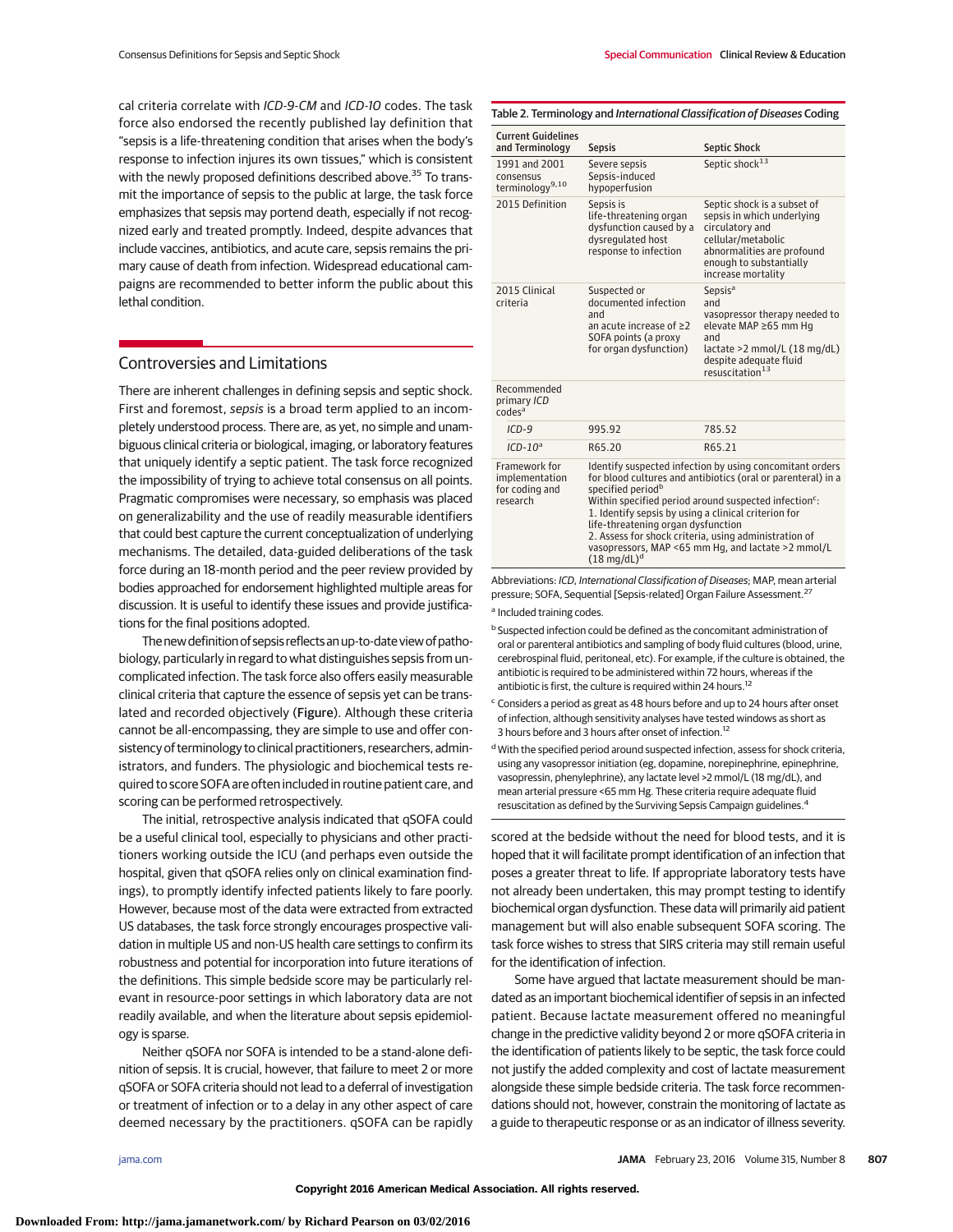#### Figure. Operationalization of Clinical Criteria Identifying Patients With Sepsis and Septic Shock



The baseline Sequential [Sepsis-related] Organ Failure Assessment (SOFA) score should be assumed to be zero unless the patient is known to have preexisting (acute or chronic) organ dysfunction before the onset of infection. qSOFA indicates quick SOFA; MAP, mean arterial pressure.

Our approach to hyperlactatemia within the clinical criteria for septic shock also generated conflicting views. Some task force members suggested that elevated lactate levels represent an important marker of "cryptic shock" in the absence of hypotension. Others voiced concern about its specificity and that the nonavailability of lactate measurement in resource-poor settings would preclude a diagnosis of septic shock. No solution can satisfy all concerns. Lactate level is a sensitive, albeit nonspecific, stand-alone indicator of cellular or metabolic stress rather than "shock."<sup>32</sup> However, the combination of hyperlactatemia with fluid-resistant hypotension identifies a group with particularly high mortality and thus offers a more robust identifier of the physiologic and epidemiologic concept of septic shock than either criterion alone. Identification of septic shock as a distinct entity is of epidemiologic rather than clinical importance. Although hyperlactatemia and hypotension are clinically concerning as separate entities, and although the proposed criteria differ from those of other recent consensus statements,<sup>34</sup> clinical management should not be affected. The greater precision offered by data-driven analysis will improve reporting of both the incidence of septic shock and the associated mortality, in which current figures vary  $4$ -fold.<sup>3</sup> The criteria may also enhance insight into the pathobiology of sepsis and septic shock. In settings in which lactate measurement is not available, the use of a working diagnosis of septic shock using hypotension and other criteria consistent with tissue hypoperfusion (eg, delayed capillary refill<sup>36</sup>) may be necessary.

The task force focused on adult patients yet recognizes the need to develop similar updated definitions for pediatric populations and the use of clinical criteria that take into account their agedependent variation in normal physiologic ranges and in pathophysiologic responses.

## Implications

The task force has generated new definitions that incorporate an up-to-date understanding of sepsis biology, including organ dysfunction (Box 3). However, the lack of a criterion standard, similar to its absence in many other syndromic conditions, precludes unambiguous validation and instead requires approximate estimations of performance across a variety of validity domains, as outlined above. To assist the bedside clinician, and perhaps prompt an escalation of care if not already instituted, simple clinical criteria (qSOFA) that identify patients with suspected infection who are likely to have poor outcomes, that is, a prolonged ICU course and death, have been developed and validated.

This approach has important epidemiologic and investigative implications. The proposed criteria should aid diagnostic categorization once initial assessment and immediate management are completed. qSOFA or SOFA may at some point be used as entry criteria for clinical trials. There is potential conflict with current organ dysfunction scoring systems, early warning scores, ongoing research studies, and pathway developments. Many of these scores and pathways have been developed by consensus, whereas an important aspect of the current work is the interrogation of data, albeit retrospectively, from large patient populations. The task force maintains that standardization of definitions and clinical criteria is crucial in ensuring clear communication and a more accurate appreciation of the scale of the problem of sepsis. An added challenge is that infection is seldom confirmed microbiologically when treatment is started; even when microbiological tests are completed, culture-positive "sepsis" is observed in only 30% to 40% of cases. Thus, when sepsis epide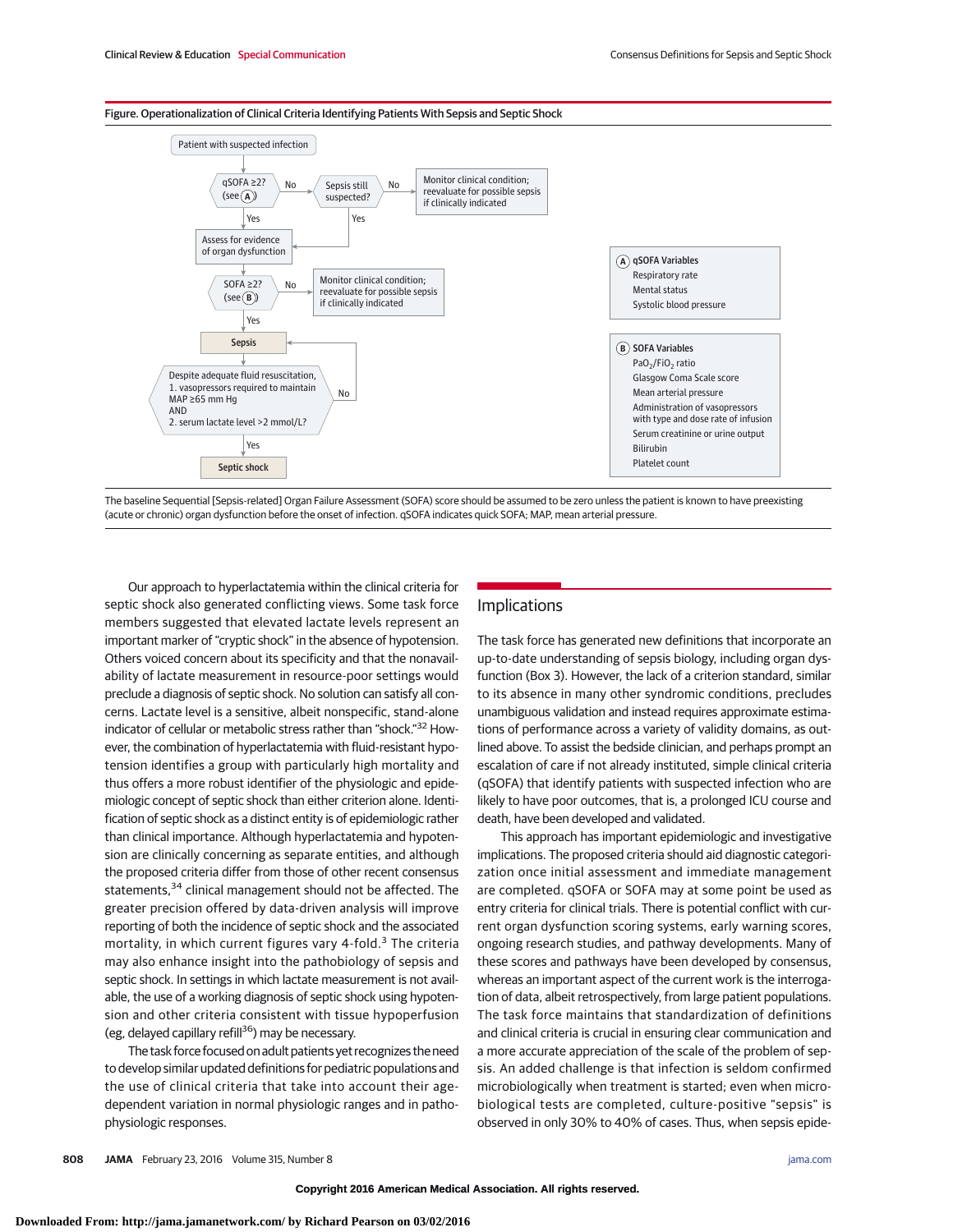miology is assessed and reported, operationalization will necessarily involve proxies such as antibiotic commencement or a clinically determined probability of infection. Future epidemiology studies should consider reporting the proportion of microbiologypositive sepsis.

Greater clarity and consistency will also facilitate research and more accurate coding. Changes to ICD coding may take several years to enact, so the recommendations provided in Table 2 demonstrate how the new definitions can be applied in the interim within the current ICD system.

The debate and discussion that this work will inevitably generate are encouraged. Aspects of the new definitions do indeed rely on expert opinion; further understanding of the biology of sepsis, the availability of new diagnostic approaches, and

enhanced collection of data will fuel their continued reevaluation and revision.

# **Conclusions**

These updated definitions and clinical criteria should clarify longused descriptors and facilitate earlier recognition and more timely management of patients with sepsis or at risk of developing it. This process, however, remains a work in progress. As is done with software and other coding updates, the task force recommends that the new definition be designated Sepsis-3, with the 1991 and 2001 iterations being recognized as Sepsis-1 and Sepsis-2, respectively, to emphasize the need for future iterations.

#### ARTICLE INFORMATION

**Author Affiliations:** Bloomsbury Institute of Intensive Care Medicine, University College London, London, United Kingdom (Singer); Hofstra–Northwell School of Medicine, Feinstein Institute for Medical Research, New Hyde Park, New York (Deutschman); Department of Critical Care and Emergency Medicine, University of Pittsburgh School of Medicine, Pittsburgh, Pennsylvania (Seymour); Department of Critical Care Medicine, Guy's and St Thomas' NHS Foundation Trust, London, United Kingdom (Shankar-Hari); Department of Critical Care Medicine, University of Versailles, France (Annane); Center for Sepsis Control and Care, University Hospital, Jena, Germany (Bauer); Australian and New Zealand Intensive Care Research Centre, School of Public Health and Preventive Medicine, Monash University, Melbourne, and Austin Hospital, Melbourne, Victoria, Australia (Bellomo); Vanderbilt Institute for Clinical and Translational Research, Vanderbilt University, Nashville, Tennessee (Bernard); Réanimation Médicale-Hôpital Cochin, Descartes University, Cochin Institute, Paris, France (Chiche); Critical Care Center, Emory University School of Medicine, Atlanta, Georgia (Coopersmith); Washington University School of Medicine, St Louis, Missouri (Hotchkiss); Infectious Disease Section, Division of Pulmonary and Critical Care Medicine, Brown University School of Medicine, Providence, Rhode Island (Levy, Opal); Department of Surgery, University of Toronto, Toronto, Ontario, Canada (Marshall); Emory University School of Medicine and Grady Memorial Hospital, Atlanta, Georgia (Martin); Trauma, Emergency & Critical Care Program, Sunnybrook Health Sciences Centre, Toronto, Ontario, Canada (Rubenfeld); Interdepartmental Division of Critical Care, University of Toronto (Rubenfeld); Department of Infectious Diseases, Academisch Medisch Centrum, Amsterdam, the Netherlands (van der Poll); Department of Intensive Care, Erasme University Hospital, Brussels, Belgium (Vincent); Department of Critical Care Medicine, University of Pittsburgh and UPMC Health System, Pittsburgh, Pennsylvania (Angus); Associate Editor, JAMA (Angus).

**Author Contributions:** Drs Singer and Deutschman had full access to all of the data in the study and take responsibility for the integrity of the data and the accuracy of the data analysis. Study concept and design: All authors.

Acquisition, analysis, or interpretation of data: All authors.

Drafting of the manuscript: Singer, Deutschman, Seymour, Shankar-Hari, Angus. Critical revision of the manuscript for important intellectual content: All authors. Statistical analysis: Shankar-Hari, Seymour. Obtained funding: Deutschman, Chiche, Coopersmith.

Administrative, technical, or material support: Singer, Deutschman, Chiche, Coopersmith, Levy, Angus.

Study supervision: Singer, Deutschman. Drs Singer and Deutschman are joint first authors.

**Conflict of Interest Disclosures:** All authors have completed and submitted the ICMJE Form for Disclosure of Potential Conflicts of Interest. Dr Singer reports serving on the advisory boards of InflaRx, Bayer, Biotest, and Merck and that his institution has received grants from the European Commission, UK National Institute of Health Research, Immunexpress, DSTL, and Wellcome Trust. Dr Deutschman reports holding patents on materials not related to this work and receiving travel/accommodations and related expenses for participation in meetings paid by the Centers for Disease Control and Prevention, World Federation of Societies of Intensive and Critical Care, Pennsylvania Assembly of Critical Care Medicine/PA Chapter, Society of Critical Care Medicine (SCCM)/Penn State–Hershey Medical Center, Society of Critical Care Medicine, Northern Ireland Society of Critical Care Medicine, International Sepsis Forum, Department of Anesthesiology, Stanford University, Acute Dialysis Quality Initiative, and European Society of Intensive Care Medicine (ESICM). Dr Seymour reports receiving personal fees from Beckman Coulter and a National Institutes of Health (NIH) grant awarded to his institution. Dr Bauer reports support for travel to meetings for the study from ESICM, payment for speaking from CSL Behring, grants to his institution from Jena University Hospital, and patents held by Jena University Hospital. Dr Bernard reports grants from AstraZeneca for activities outside the submitted work. Dr Chiche reports consulting for Nestlé and Abbott and honoraria for speaking from GE Healthcare and Nestlé. Dr Coopersmith reports receiving grants from the NIH for work not related to this article. Dr Coopersmith also reports bring president-elect and president of SCCM when the task force was meeting and the article was being drafted. A stipend was paid to Emory University for

his time spent in these roles. Dr Hotchkiss reports consulting on sepsis for GlaxoSmithKline, Merck, and Bristol-Meyers Squibb and reports that his institution received grant support from Bristol-Meyers Squibb and GlaxoSmithKline, as well as the NIH, for research on sepsis. Dr Marshall reports serving on the data and safety monitoring board (DSMB) of AKPA Pharma and Spectral Medical Steering Committee and receiving payment for speaking from Toray Ltd and Uni-Labs. Dr Martin reports serving on the board for SCCM and Project Help, serving on the DSMB for Cumberland Pharmaceuticals and Vanderbilt University, serving on the medical advisory board for Grifols and Pulsion Medical Systems, and grants to his institution from NIH, the Food and Drug Administration, Abbott, and Baxter. Dr Opal reports grants from GlaxoSmithKline, Atoxbio, Asahi-Kasei, Ferring, Cardeas, and Arsanis outside the submitted work; personal fees from Arsanis, Aridis, Bioaegis, Cyon, and Battelle; and serving on the DSMB for Achaogen, Spectral Diagnostics, and Paratek. No other disclosures were reported.

**Funding/Support:** This work was supported in part by a grant from the Society of Critical Care Medicine (SCCM) and the European Society of Intensive Care Medicine (ESICM).

**Role of the Funder/Sponsor:** These funding bodies appointed cochairs but otherwise had no role in the design and conduct of the work; the collection, management, analysis, and interpretation of the data; preparation of the manuscript; or decision to submit the manuscript for publication. As other national and international societies, they were asked for comment and endorsement.

**Disclaimer:** Dr Angus, JAMA Associate Editor, had no role in the evaluation of or decision to publish this article.

**Endorsing Societies:** Academy of Medical Royal Colleges (UK); American Association of Critical Care Nurses; American Thoracic Society (endorsed August 25, 2015); Australian–New Zealand Intensive Care Society (ANZICS); Asia Pacific Association of Critical Care Medicine; Brasilian Society of Critical Care; Central American and Caribbean Intensive Therapy Consortium; Chinese Society of Critical Care Medicine; Chinese Society of Critical Care Medicine–China Medical Association; Critical Care Society of South Africa; Emirates Intensive Care Society; European Respiratory Society; European Resuscitation Council; European Society of Clinical Microbiology and Infectious